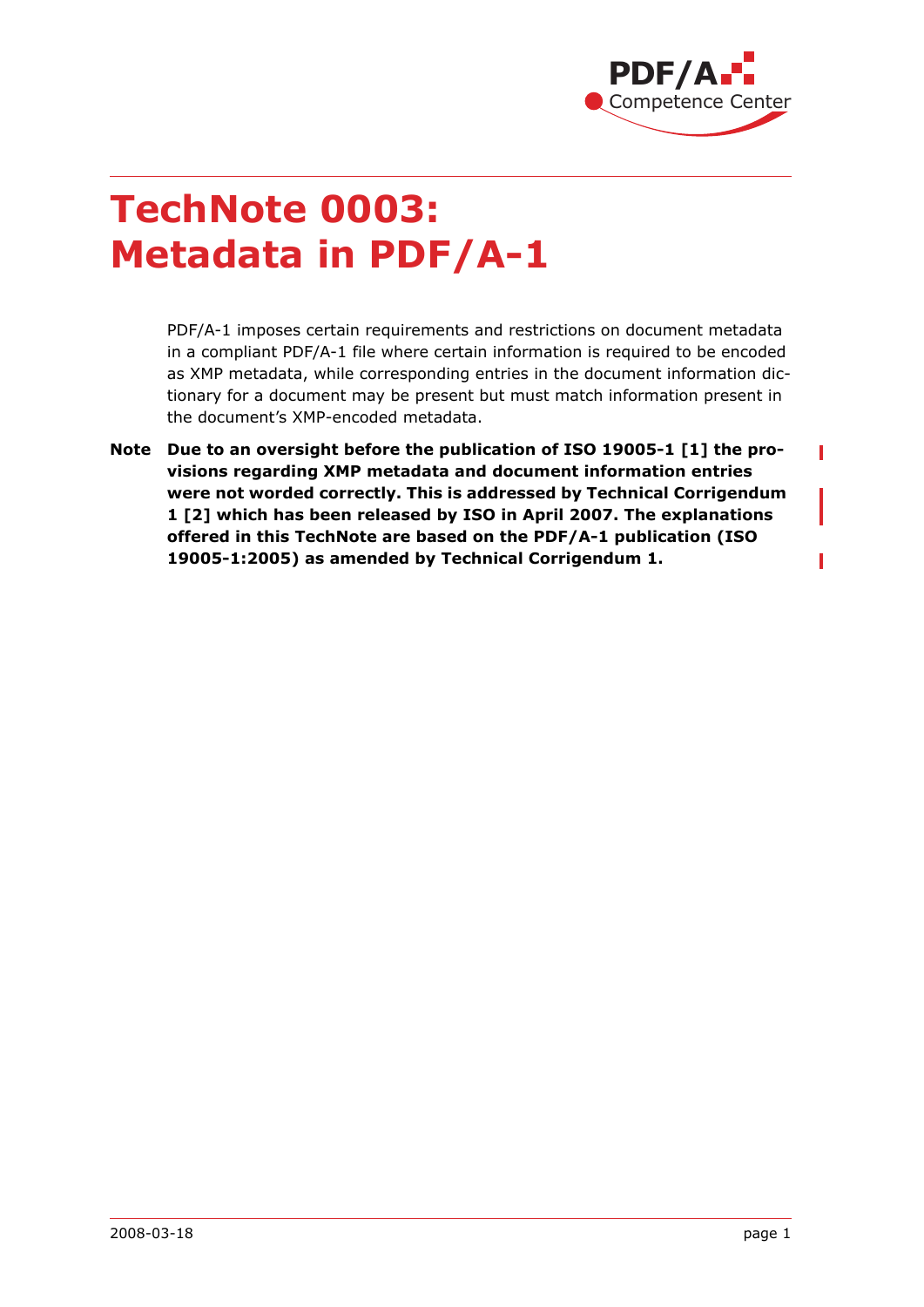

# **1 Metadata in PDF 1.4**

# **1.1 Document Information Entries**

In early PDF versions a document information dictionary (denoted by the **Info** entry in the Trailer dictionary of a PDF file) was intended to carry information about the PDF. This dictionary is not required by in PDF 1.4, but Adobe Acrobat seems to always create the document information dictionary if it's not present, whenever a PDF is saved.

PDF 1.4 specifies the following entries in the document information dictionary:

Title, Author, Subject, Keywords, Creator, Producer, CreationDate, ModDate, Trapped

However, it neither strictly regulates whether and how these entries are to be used, nor prohibits the presence of other entries in the document information dictionary. Syntactically it's even possible to store arbitrary data structures – data types other than string, or even dictionaries and arrays – inside the Info dictionary, although the PDF 1.4 reference advises against storing private content or structural information in it.

It is important to understand that the PDF data type **text string**, which is used for most document information entries, is specified such that it either contains text encoded using **PDFDocEncoding**, or as Unicode. If it is encoded in Unicode (more precisely: big-endian UTF-16) the first two bytes must be the Unicode byte order mark U+FEFF, and the remainder of the string consists of Unicode character codes according to the UTF-16 format.

### **1.2 Document XMP Metadata**

Beginning with PDF 1.4 an optional entry named **Metadata** in the Catalog (or root) object was introduced. This entry is a stream object where the stream contains metadata encoded in the XMP format which has been introduced by Adobe in 2001 with the release of Acrobat 5.0. The idea is that the XMP encoded document **Metadata** in the **Catalog** object will obsolete metadata stored in the **Info** dictionary.

The details of XMP metadata are described in the XMP specification. XMP is built on the Resource Description Framework (RDF), which in turn is based on XML.

### **1.3 Component-Level XMP Metadata**

Besides the document-level **Metadata** entry in the **Catalog** object, metadata entries are also allowed for components in a PDF file, such as pages, form and image XObjects, embedded font dictionaries, or ICC stream dictionaries.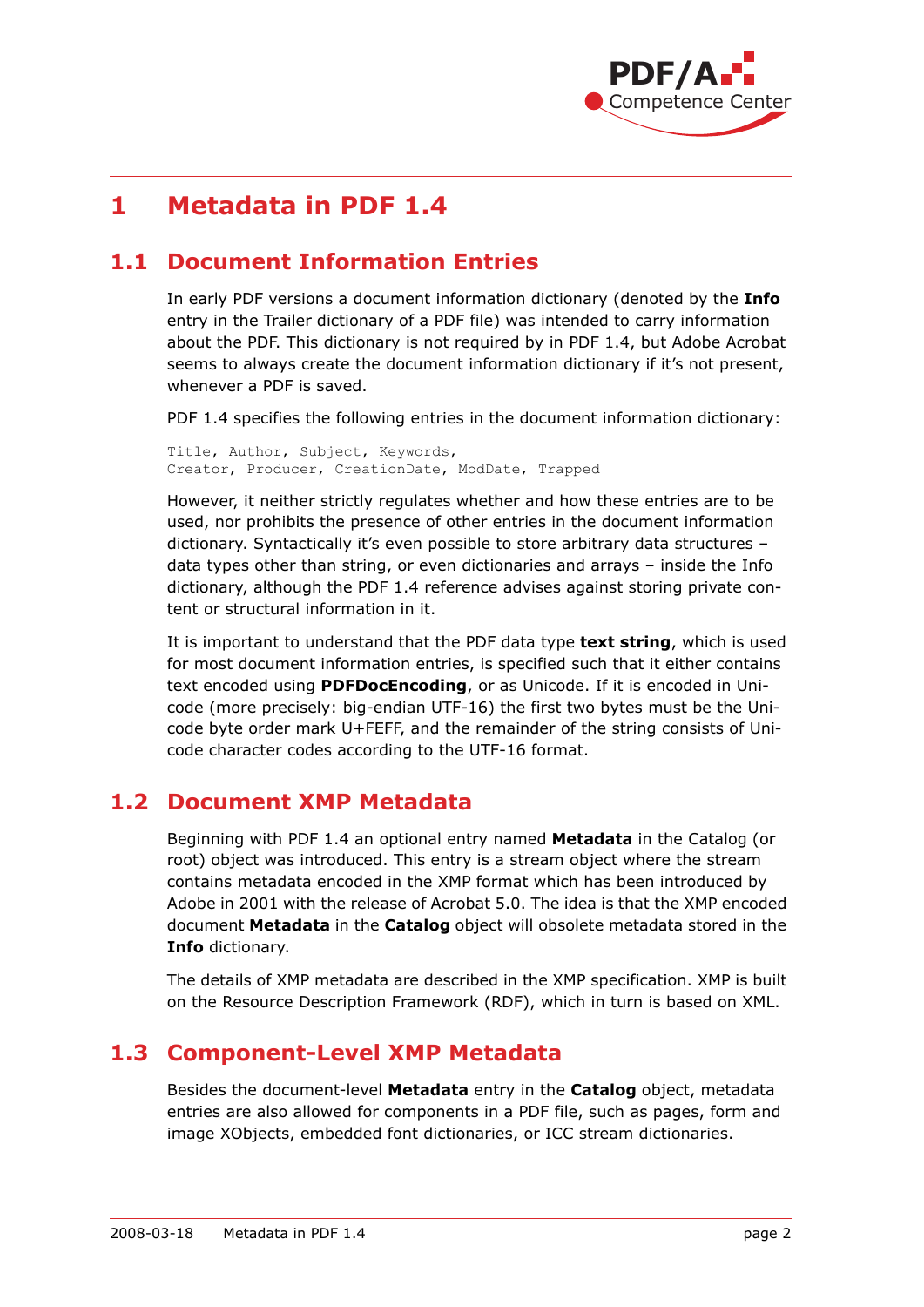

# **2 Document XMP Metadata in PDF/A-1**

**Note PDF/A-1 is based on specific versions of the PDF Reference (PDF 1.4) as well as the XMP specification (January 2004 version). In the meantime newer specifications for PDF and XMP have been published. Nevertheless, in order to determine the conformance of a PDF/A-1 file the exact versions of the specifications have to be used which are referenced in PDF/A-1.**

PDF/A-1 requires the presence of the **Metadata** entry in the **Catalog** object. It must at least contain PDF/A version and conformance level identification. While PDF/A-1 does not require the presence of any other information in the document's XMP Metadata, it does define how such information must be stored if present: either by making use of a predefined XMP schema or by including a custom (extension) schema.

Component-level metadata is not required in PDF/A-1. However, PDF/A-1 recommends that embedded font streams should include a Metadata entry.

### **2.1 Filtering**

PDF/A-1 requires that all XMP metadata streams must be included without any filter (compression filters like FlateDecode, or ASCII filters like ASCIIHex-Decode) applied to them to make retrieval of the metadata easier.

# **2.2 PDF/A Identification Schema**

The only mandatory XMP entries are those which indicate that the file is a PDF/A-1 file and its conformance level. The table below summarizes the PDF/A identification schema. See PDF/A Competence Center TechNote 0001 [\[8\]](#page-7-2) for an in-depth discussion of namespaces in XMP. The namespace prefix is required.

| Schema name and description                                                                  | namespace URI                                | reguired<br>namespace<br>prefix |  |
|----------------------------------------------------------------------------------------------|----------------------------------------------|---------------------------------|--|
| PDF/A identification schema                                                                  | http://www.aiim.org/pdfa/ns/id/ <sup>1</sup> | pdfaid                          |  |
| 1 This names nase UPT is incorrectly described in ISO 19005-1, and has been corrected in [2] |                                              |                                 |  |

*1. This namespace URI is incorrectly described in ISO 19005-1, and has been corrected in [\[2\]](#page-7-0).*

# **2.3 Predefined XMP Schemas**

The table below summarizes the schemas described in the XMP specification. These schemas together form the set of predefined schemas for PDF/A-1. The table lists preferred namespace prefixes. However, the prefixes can freely be chosen.

П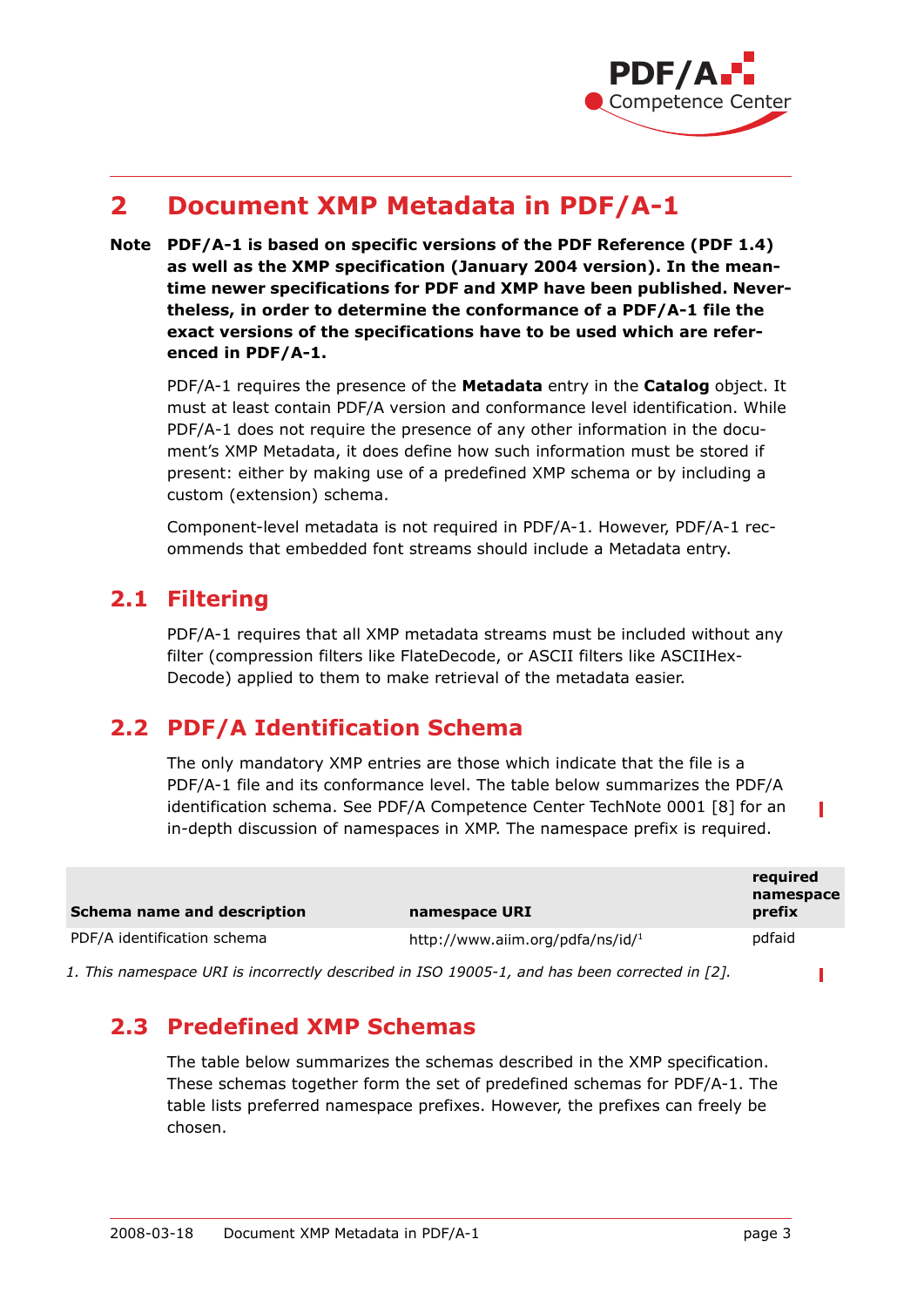

#### **Note The PDF eXtension schema with the preferred namespace prefix pdfx (not related to the PDF/X standard) is not a predefined schema in XMP. It must therefore be treated as an extension schema. (Adobe applications use this schema for non-standard document information entries).**

| Schema name and description              | namespace URI                       | preferred<br>namespace<br>prefix |
|------------------------------------------|-------------------------------------|----------------------------------|
| Dublin Core schema                       | http://purl.org/dc/elements/1.1/    | dc                               |
| XMP Basic schema                         | http://ns.adobe.com/xap/1.0/        | xmp                              |
| XMP Rights Management schema             | http://ns.adobe.com/xap/1.0/rights/ | xmpRights                        |
| XMP Media Management schema              | http://ns.adobe.com/xap/1.0/mm/     | xmpMM                            |
| XMP Basic Job Ticket schema              | http://ns.adobe.com/xap/1.0/bj      | xmpBJ                            |
| XMP Paged-Text schema                    | http://ns.adobe.com/xap/1.0/t/pg/   | xmpTPg                           |
| Adobe PDF schema                         | http://ns.adobe.com/pdf/1.3/        | pdf                              |
| Photoshop schema                         | http://ns.adobe.com/photoshop/1.0/  | photoshop                        |
| EXIF schema for TIFF properties          | http://ns.adobe.com/tiff/1.0/       | tiff                             |
| EXIF schema for EXIF-specific properties | http://ns.adobe.com/exif/1.0/       | exif                             |

### **2.4 Extension Schemas**

Any schema outside the set of predefined schemas is called an extension schema, and must be included in the XMP metadata entry by means of the extension schema container schema. PDF/A-1 defines how such extension schemas are to be specified. The need for an extension schema may arise where industry- or customer-specific metadata needs are not or not well covered by the predefined schemas. The table below summarizes the PDF/A extension schema container schema. The namespace prefix is required.

| schema name and description                                                             | namespace URI                                    | required<br>namespace<br>prefix |
|-----------------------------------------------------------------------------------------|--------------------------------------------------|---------------------------------|
| PDF/A extension schema container schema <sup>1</sup>                                    | http://www.aiim.org/pdfa/ns/extension/           | pdfaExtersion                   |
| PDF/A field type schema                                                                 | http://www.aiim.org/pdfa/ns/field#1              | pdfaField                       |
| PDF/A property value type                                                               | http://www.aiim.org/pdfa/ns/property# $1$        | pdfaProperty                    |
| PDF/A schema value type                                                                 | http://www.aiim.org/pdfa/ns/schema# <sup>2</sup> | pdfaSchema                      |
| PDF/A ValueType value type                                                              | http://www.aiim.org/pdfa/ns/type# <sup>1</sup>   | pdfaType                        |
| 1. The description of this schema is missing in ISO 19005-1, and has been added in [2]. |                                                  |                                 |

*2. This namespace URI is incorrectly described in ISO 19005-1, and has been corrected in [\[2\]](#page-7-0).*

П

П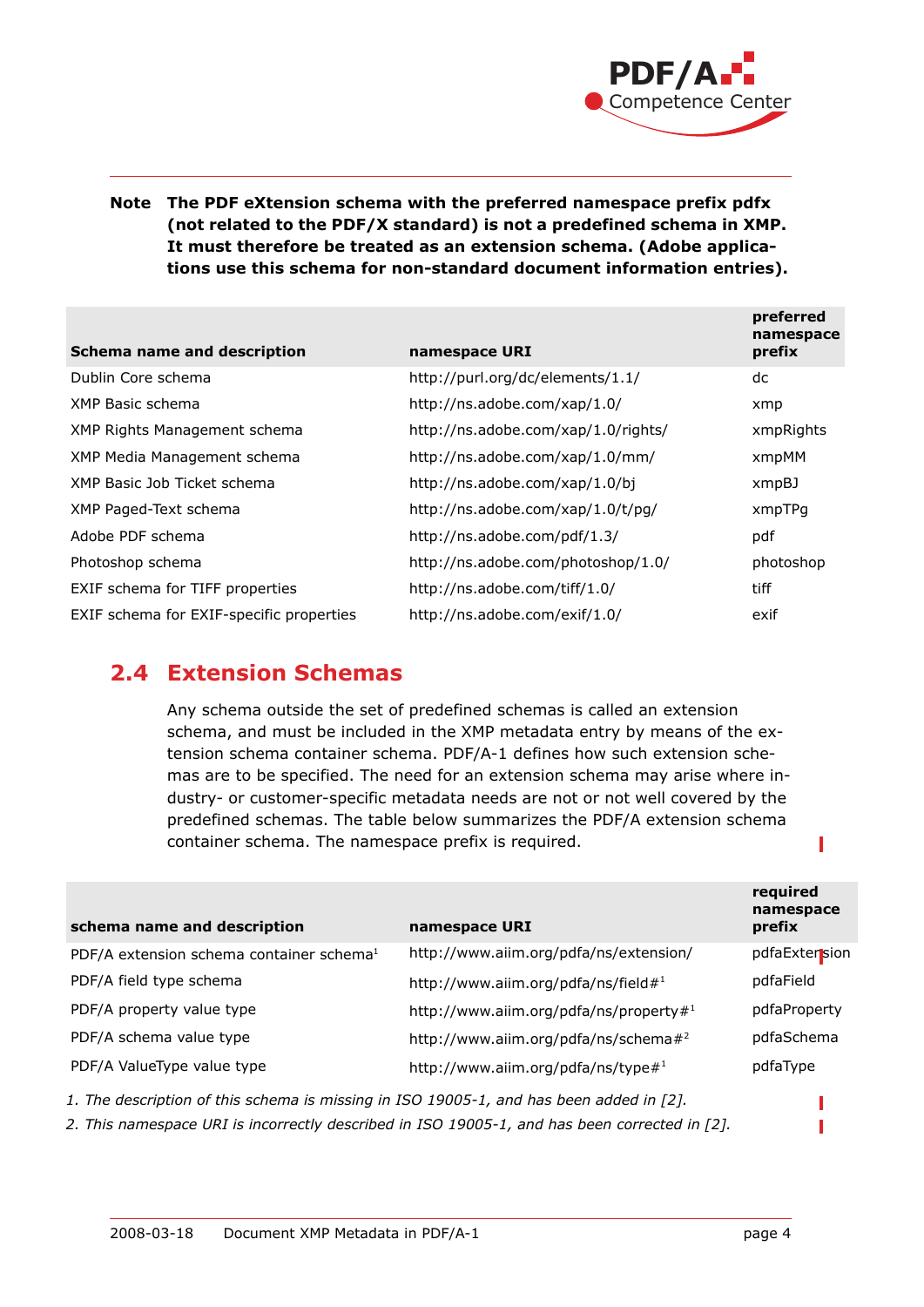

# **3 Document Information Entries in PDF/A-1**

PDF/A-1 does not require a conforming document to contain any entries in the document information dictionary at all. Nevertheless, whenever those Info entries specified in the PDF 1.4 reference (except for the **Trapped** entry) are present, there must be an equivalent entry in the document's Metadata, and both must match according to the provisions of PDF/A-1.

### **3.1 Encoding Issues**

In XMP the default encoding for text is UTF-8, while other Unicode encodings are allowed. The June 2005 version of the XMP specification requires that the encoding for XMP must always be UTF-8. While this is not a mandatory requirement in PDF/A-1 (which references the January 2004 version of the XMP specification), it is recommended to use UTF-8 for improved forward compatibility.

### **3.2 Data Type Mapping and Equivalence**

The requirements in the next section use the concept of equivalence between PDF objects and XMP entries. The definition of equivalence depends on the respective data types:

- For properties that map from the PDF data type text string to one of the XMP types Text, ProperName, or AgentName, value equivalence shall be on a character-by-character basis, independent of encoding, comparing the numeric ISO/IEC 10646-1 code points for the characters.
- For properties that map between the PDF data type **date** and the XMP type **Date**, defined by Date and Time Formats [\[5\]](#page-7-3), value equivalence shall be on a component-by-component basis, relative to Coordinated Universal Time (UTC), i.e. correcting for local time zone offset.

The XMP type **Date** supports six levels of granularity with increasing accuracy, while the PDF data type **date** supports only a single level of granularity (which includes seconds, but not fractions of a second. It is therefore recommended to always include the time in XMP properties of this type (not only the date).

# **3.3 Requirements for Document Information Entries**

#### **Title**

If the **Title** entry (of PDF data type text string) is present in the document information dictionary, the document's Metadata must contain an equivalent entry

L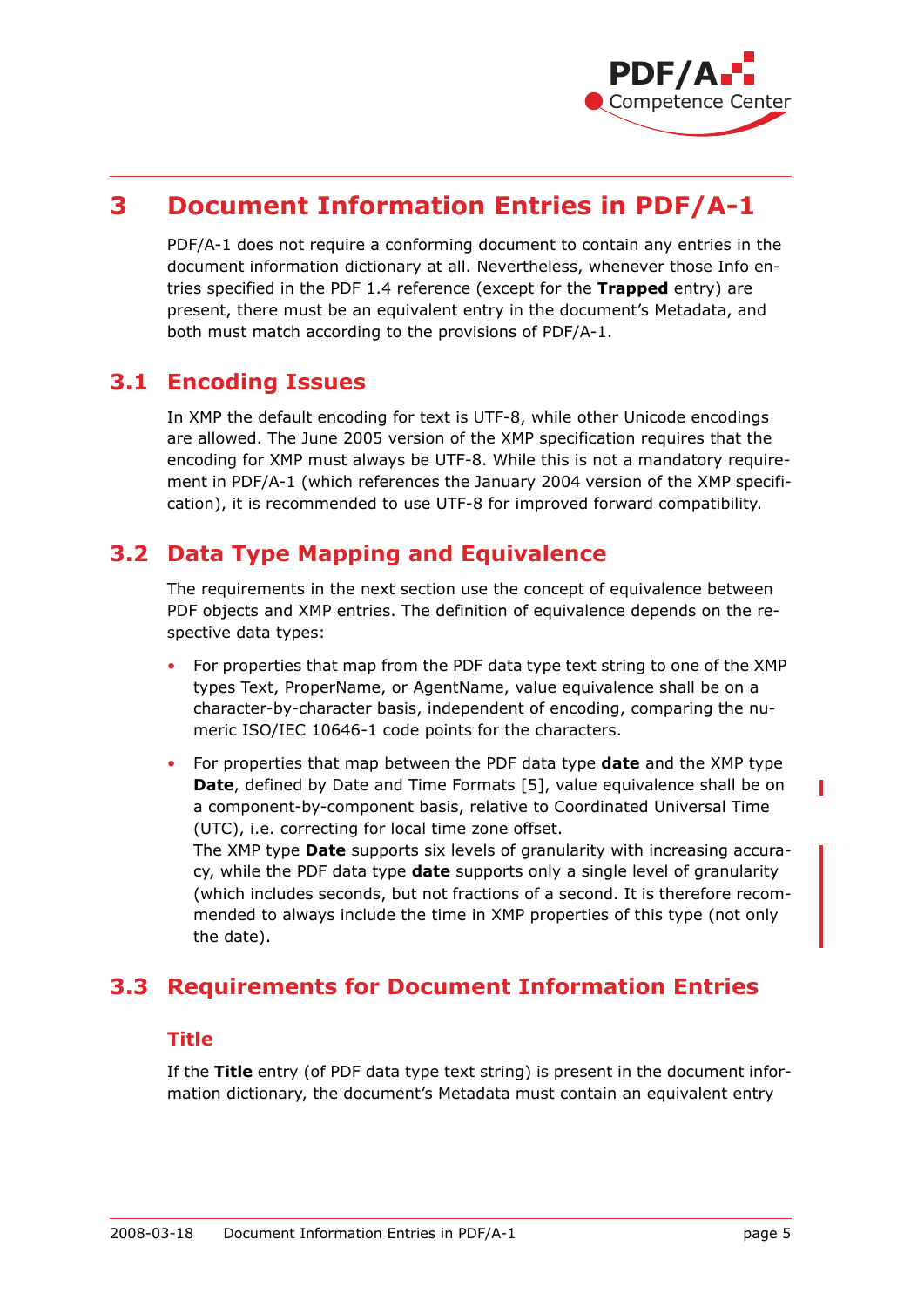

**dc:title["x-default"]** of XMP data type Text where the prefix **dc** refers to the Dublin Core schema (the prefix is actually arbitrary).

#### **Author**

If the **Author** entry (of PDF data type text string) is present in the document information dictionary, the document's Metadata must contain an equivalent entry **dc:creator** of XMP data type seq ProperName where **dc** refers to the Dublin Core schema (the prefix is actually arbitrary). While **dc:creator** is defined as a seq type in XMP, in PDF/A-1 this sequence must contain exactly one entry.

#### **Subject**

If the **Subject** entry (of PDF data type text string) is present in the document information dictionary, the document's Metadata must contain an equivalent entry **dc:description["x-default"]** of XMP data type Text where **dc** refers to the Dublin Core schema (the prefix is actually arbitrary).

#### **Keywords**

If the **Keywords** entry (of PDF data type text string) is present in the document information dictionary, the document's Metadata must contain an equivalent entry **pdf:Keywords** of XMP data type Text where **pdf** refers to the Adobe PDF schema (the prefix is actually arbitrary).

#### **Creator**

If the **Creator** entry (of PDF data type text string) is present in the document information dictionary, the document's Metadata must contain an equivalent entry **xmp:CreatorTool** of XMP data type AgentName where **xmp** refers to the XMP Basic schema (the prefix is actually arbitrary).

#### **Producer**

If the **Producer** entry (of PDF data type text string) is present in the document information dictionary, the document's Metadata must contain an equivalent entry **pdf:Producer** of XMP data type AgentName where **pdf** refers to the Adobe PDF schema (the prefix is actually arbitrary).

#### **CreationDate**

If the **CreationDate** entry (of PDF data type date) is present in the document information dictionary, the document's Metadata must contain an equivalent entry **xmp:CreateDate** of XMP data type Date where **xmp** refers to the Basic XMP schema (the prefix is actually arbitrary).

Г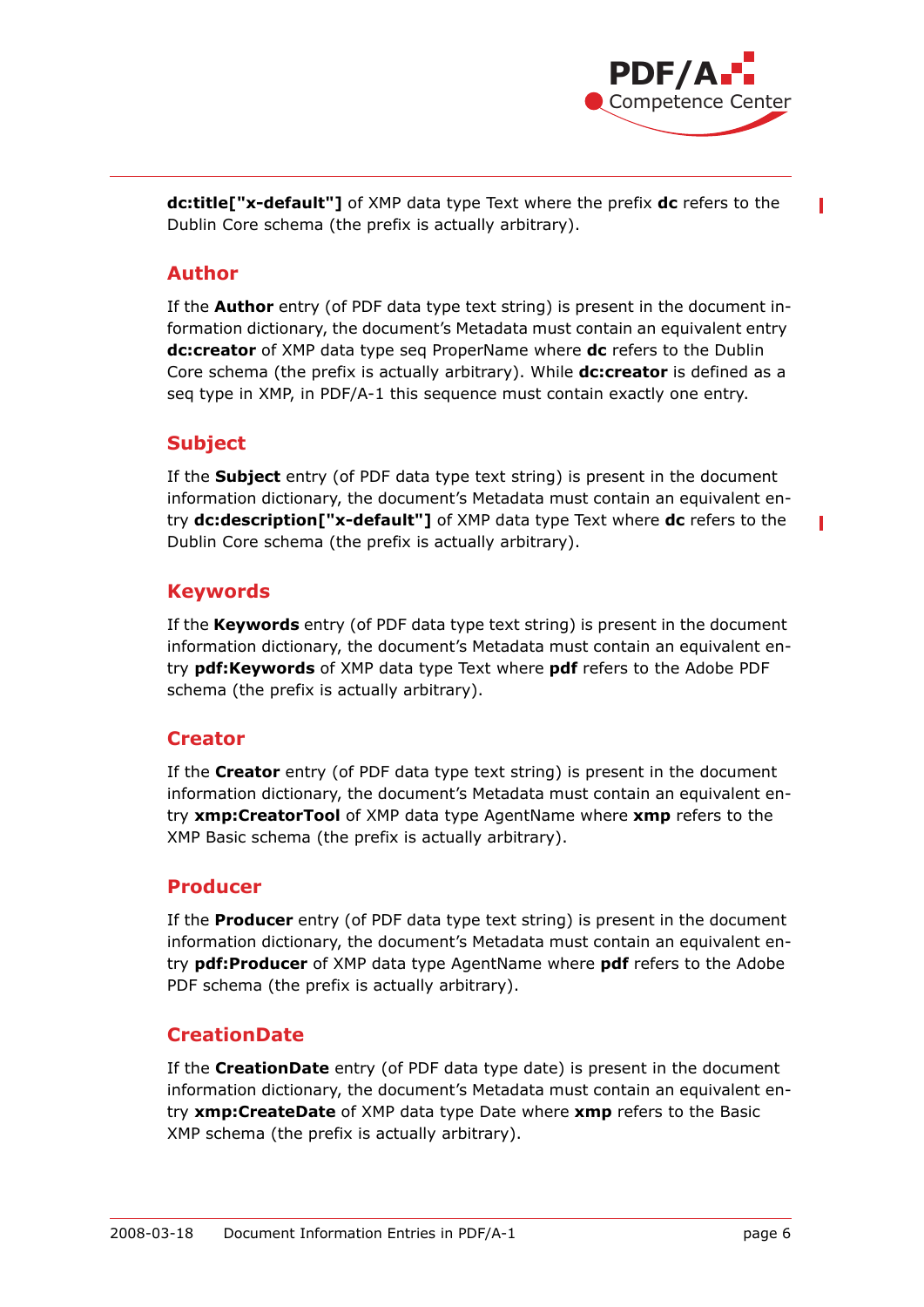

#### **ModDate**

If the **ModDate** entry (of PDF data type date) is present in the document information dictionary, the document's Metadata must contain an equivalent entry **xmp:ModifyDate** of XMP data type Date where **xmp** refers to the Basic XMP schema (the prefix is actually arbitrary).

#### **Other Entries**

If entries other than those listed above are present in a document information dictionary, PDF/A-1 does not impose any provisions on these. This implies that no provisions are imposed on the **Trapped** entry although it is specified in PDF 1.4.

### **3.4 Summary of Document Information Entry Requirements**

The table below summarizes PDF/A-1 requirements for document information entries. For each standard entry in the document information dictionary the corresponding XMP property is listed in which the entry must be mirrored. Preferred namespace prefixes are listed in the table. However, the prefixes can freely be chosen.

|                                      | Document info entries corresponding XMP property                  | <b>XMP data type</b>        |
|--------------------------------------|-------------------------------------------------------------------|-----------------------------|
| Title                                | $dc: title['x-default"]^1$                                        | Text <sup>2</sup>           |
| Author                               | dc:creator                                                        | seg ProperName <sup>2</sup> |
| Subject                              | $dc: description['x-default"]^2$                                  | Text <sup>2</sup>           |
| Keywords                             | pdf:Keywords                                                      | Text                        |
| Creator                              | xmp:CreatorTool                                                   | AgentName <sup>2</sup>      |
| Producer                             | pdf:Producer                                                      | AgentName <sup>2</sup>      |
| CreationDate                         | xmp:CreateDate                                                    | Date                        |
| ModDate                              | xmp: ModifyDate                                                   | Date                        |
| Other entries<br>(including Trapped) | shall not be embedded using any<br>predefined XMP schema property | n/a                         |

*1. The qualifier "x-default" is missing in ISO 19005-1 as well as in Technical Corrigendum 1 [\[2\]](#page-7-0). However, it is required for mapping one of the language alternatives to the Text type. Another reason for using x-default is that Adobe Acrobat 8 and older seem to ignore non-default language alternatives.*

*2. This entry is incorrectly described in ISO 19005-1, and has been corrected in Technical Corrigendum 1 [\[2\]](#page-7-0).*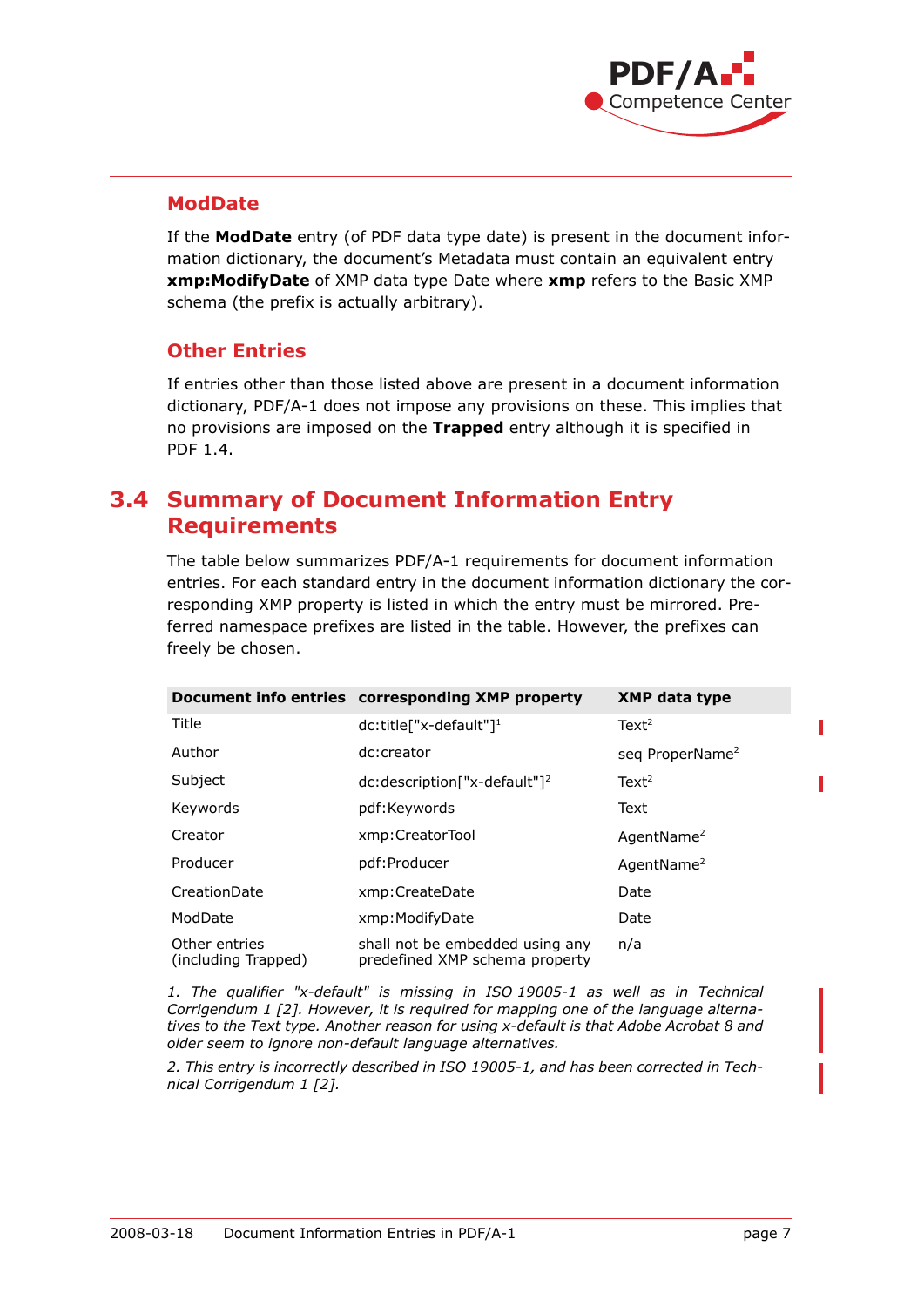

# **Bibliography**

- <span id="page-7-1"></span> $[1]$  ISO 19005-1: Document management  $-$  Electronic document file format for long-term preservation (PDF/A-1)  $-$  Part 1: Use of PDF 1.4 (PDF/A-1) [www.iso.ch](http://www.iso.ch)
- <span id="page-7-0"></span>[2] ISO 19005-1: Document management — Electronic document file format for long-term preservation — Part 1: Use of PDF 1.4 (PDF/A-1). Technical Corrigendum 1 [www.iso.ch](http://www.iso.ch)

[3] PDF Reference: Adobe Portable Document Format, Version 1.4, Adobe Systems Incorporated – 3rd ed. (ISBN 0-201-75839-3). [www.aiim.org/documents/standards/PDFreference.pdf](http://www.aiim.org/documents/standards/PDFreference.pdf)

- [4] XMP Specification, January 2004, Adobe Systems Incorporated. [www.aiim.org/documents/standards/xmpspecification.pdf](http://www.aiim.org/documents/standards/xmpspecification.pdf)
- <span id="page-7-3"></span>[5] Date and Time Formats [www.w3.org/TR/NOTE-datetime](http://www.w3.org/TR/NOTE-datetime)
- [6] ISO/IEC 10646-1, Information technology Universal Multiple-Octet Coded Character Set (UCS) [www.iso.ch](http://www.iso.ch)
- [7] The Unicode Standard, Unicode Consortium [www.unicode.org](http://www.unicode.org)
- <span id="page-7-2"></span>[8] TechNote 0001: PDF/A-1 and Namespaces, PDF/A Competence Center [www.pdfa.org/doku.php?id=pdfa:en:techdoc](http://www.pdfa.org/doku.php?id=pdfa:en:techdoc)

# **Copyright and Usage**

Copyright © 2007-2008 PDF/A Competence Center, www.pdfa.org You can link to the original location of this document. However, redistributing this document is only allowed with written approval.

Please contact [info@pdfa.org](mailto:info@pdfa.org) if you have any questions regarding the contents of this TechNote or the redistribution policy.

# **Status of this Document**

2007-03-06 First released version

2007-04-16 Re-released without any changes in content to fix problems in the PDF document's XMP metadata caused by two bugs in Acrobat Distiller 8

Ī

Ī